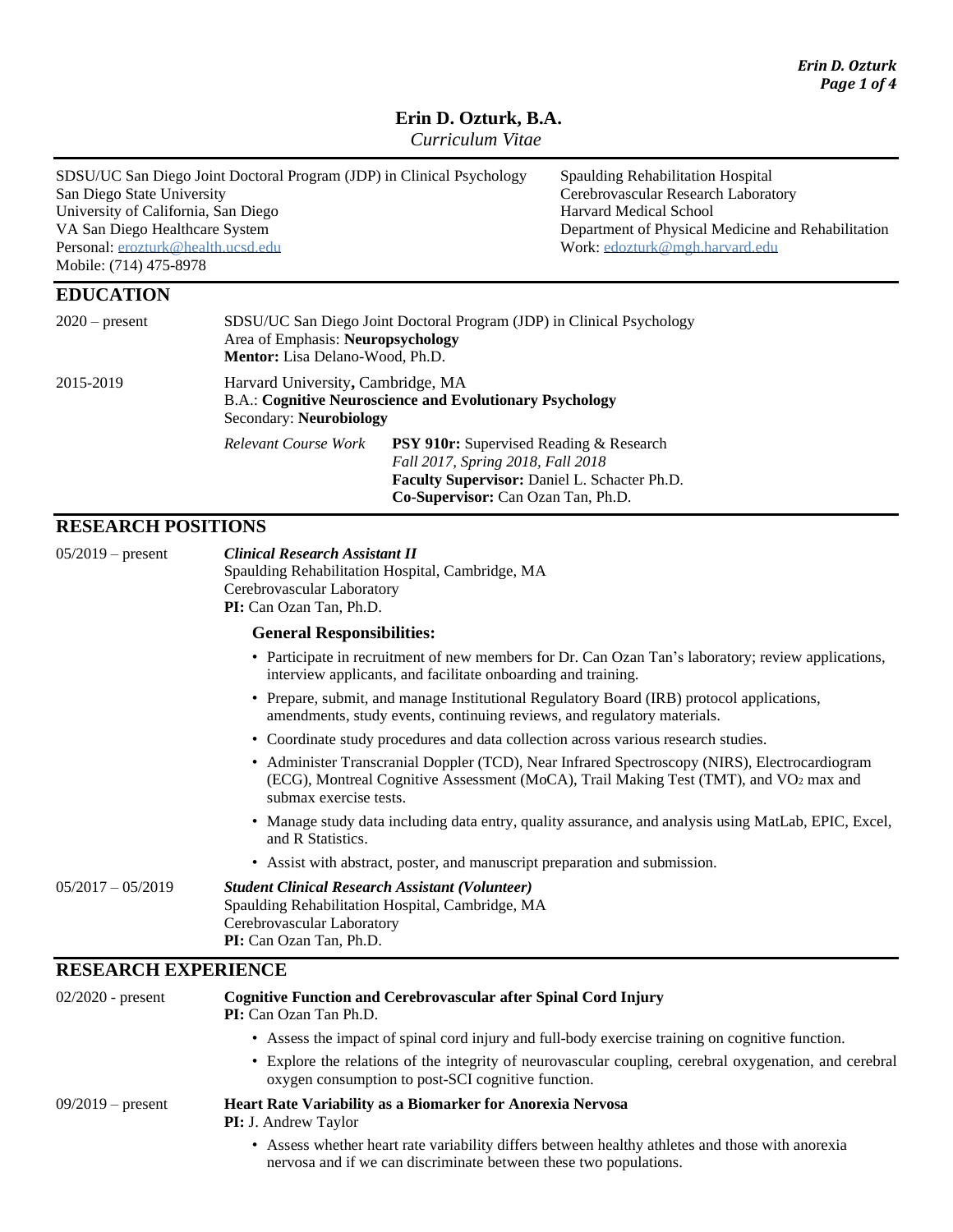| $05/2019$ – present | <b>Retrospective Analysis of the Boston Bike Concussion Test</b><br>PI: Can Ozan Tan Ph.D. and Mary A. Iaccarino M.D.                                                                                                                         |  |  |
|---------------------|-----------------------------------------------------------------------------------------------------------------------------------------------------------------------------------------------------------------------------------------------|--|--|
|                     | • Investigate a sub-maximal exercise test in concussed individuals administered by clinicians at The<br>Sports Concussion Clinic at Massachusetts General Hospital.                                                                           |  |  |
|                     | • Assess the relationship between heart rate exercise training and concussions.                                                                                                                                                               |  |  |
| $02/2019$ - present | <b>Cerebrovascular and Cognitive Function after Repetitive Head Injuries</b><br>PI: Can Ozan Tan Ph.D. and Mary A. Iaccarino M.D.                                                                                                             |  |  |
|                     | • Assess cerebrovascular function at rest and during an acute bout of exercise in adults who sustained<br>at least one mild traumatic brain injury.                                                                                           |  |  |
|                     | • Assess the relationship between cerebrovascular function, head injury exposure (severity and<br>frequency) and cognitive function in adults who sustained at least one mild traumatic brain injury.                                         |  |  |
| $01/2019$ – present | <b>Exercise Training to Mitigate Post-Stroke Cognitive Decline</b><br>PI: Stacey E. Aaron Ph.D. and Can Ozan Tan Ph.D.                                                                                                                        |  |  |
|                     | • Explore cerebrovascular function in stroke survivors, those with MCI, and healthy older individuals<br>without any cognitive impairment.                                                                                                    |  |  |
|                     | • Determine the impact of a standardized 12-week progressive aerobic exercise training intervention on<br>cognitive function in stroke survivors and individuals with MCI.                                                                    |  |  |
|                     | • Assess the interrelationship of cerebrovascular and cognitive function.                                                                                                                                                                     |  |  |
| $10/2017$ – present | Cerebrovascular Function as a Marker for Optimal Timing and Intensity of Exercise after<br><b>Concussion</b><br>PI: Can Ozan Tan Ph.D.                                                                                                        |  |  |
|                     | • Assess cerebrovascular function at rest and cerebral blood flow response during an acute bout of<br>sub-symptom threshold exercise in adolescents who recently sustained a concussion and uninjured<br>controls.                            |  |  |
|                     | • Determine the relation of exercise-induced symptom onset to cerebral blood flow response to<br>exercise.                                                                                                                                    |  |  |
| $05/2017$ – present | Regional Cerebral Blood Flow during Exercise in Spinal Cord Injury<br>PI: Can Ozan Tan Ph.D.                                                                                                                                                  |  |  |
|                     | • Characterize acute cerebrovascular responses to hybrid FES rowing in individuals with spinal cord<br>injury.                                                                                                                                |  |  |
| $05/2017$ – present | <b>Chronic Spinal Cord Injury and Short-Term Control of Cerebral Blood Flow in Humans</b><br>PI: Can Ozan Tan Ph.D.                                                                                                                           |  |  |
|                     | • Assess cerebrovascular function in SCI, and its relation to injury level and duration.                                                                                                                                                      |  |  |
|                     | Examine impact of cerebrovascular function in response to a 6-month hybrid-FES exercise<br>intervention in SCI patients.                                                                                                                      |  |  |
| $05/2017$ – present | Hybrid-FES Exercise to Prevent Cardiovascular Declines in Acute and Chronic SCI<br>PI: J. Andrew Taylor Ph.D.                                                                                                                                 |  |  |
|                     | • Document changes in body composition (visceral adiposity) and insulin sensitivity (homeostatic<br>model assessment) resulting from FES-row training in comparison to a waitlist control and to arms-<br>only row training.                  |  |  |
|                     | Quantify changes in key indices of cardiovascular health (serum lipids) and control (arterial<br>$\bullet$<br>Baroreflex gain) with FES-RT in comparison to wait-list control and to arms-only-RT.                                            |  |  |
|                     | • Compare the body composition, insulin insensitivity, cardiovascular health and control, and<br>myocardial structure and function and the magnitude of adaptations to FES-RT across a range of<br>injury duration from acute to chronic SCI. |  |  |

### **FUNDING**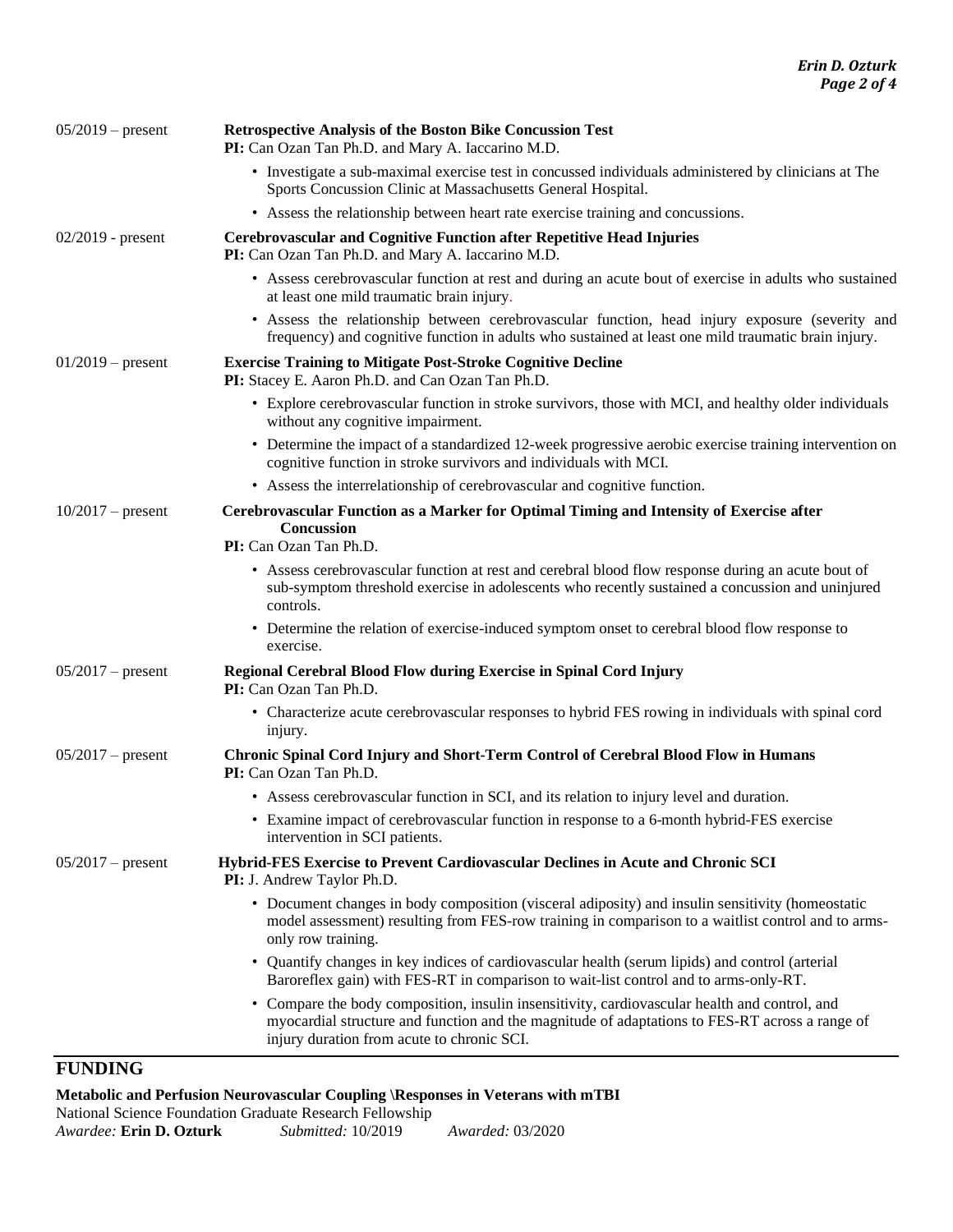#### **Chronic Spinal Cord Injury and Short-Term Control of Cerebral Blood Flow in Humans**

Harvard College Research Program (HCRP) Summer Funding Award *Awardee:* **Erin D. Ozturk** *Submitted:* 03/2018 *Awarded:* 04/2018

**Regional Cerebral Blood Flow during Exercise in Spinal Cord Injury** Harvard College Research Program (HCRP) Summer Funding Award (Abramson Fund) *Awardee:* **Erin D. Ozturk** *Submitted:* 03/2017 *Awarded:* 04/2017

### **PUBLICATIONS**

**Ozturk, E. D.**, Aaron, S.E., Hunt, D.L., Daniels, R., Meehan III, W.P., Howell D.R., Hamner, J. W., Tan, C. O. (2020). "Neurovascular Function in Acute Adolescent Concussion." In Preparation.

Aaron, S.E., **Ozturk, E. D.**, Daniels, R., Hunt, D.L., Howell D. R., Meehan III, W.P., Tan, C.O. (2020) "Acute Adolescent Concussion: Cerebrovascular Reactivity, Symptom Burden, and Exercise Response." In Preparation.

Afshar, K., **Ozturk, E. D.**, Picard, G., Taylor, J. A. (2020). "Effect of Hybrid FES Exercise on Body Composition during the Subacute Phase of Spinal Cord Injury." *Obesity*. In Review.

**Ozturk, E. D.**, Aaron, S.E., Hunt, D.L., Daniels, R., Meehan III, W.P., Howell D.R., Hamner, J. W., Tan, C. O. (2020). "The Development of Cerebrovascular Function in Adolescence." *Journal of Cerebral Blood Flow & Metabolism*. In Review.

Herget, L., Aaron, S.E., Howell D. R., **Ozturk, E. D.**, James, K. A., Roy, E. D., Zafonte, R., Iaccarino, M. A., Tan, C. O. (2020). "Boston Bike Exercise Test: The Link between Post-Concussion Symptom Burden at Rest and in Response to Progressive Exercise." *J Neurotrauma.* In Review.

Howell D. R., Aaron, S.E., Hunt, D.L., Taylor, J.A., **Ozturk, E. D.**, Daniels, R., Meehan III, W.P., Tan, C.O. (2020) "Physical and Physiologic Response to Exercise After Concussion." *MSSE.* In Review.

Aaron, S.E., James, K. A., **Ozturk, E. D.,** Lapointe, M.S., Kim, D., Hamner, J. W., Tan, C. O. (2020). "Impact of 6-Month Exercise Training on Cerebrovascular Function in Persons with Spinal Cord Injury." *MSSE*. In Review.

**Ozturk, E. D.,** Lapointe, M.S., Kim, D., Hamner, J. W., Tan, C. O. (2020). "Impact of 6-Month Exercise Training on Neurovascular Function in Persons with Spinal Cord Injury." *MSSE*.

**Ozturk, E. D.** & Tan, C. O. (2018). "Human Cerebrovascular Function in Health and Disease: Insights from Integrative Approaches." *Journal of Physiological Anthropology.*

#### **PRESENTATIONS AND POSTERS**

Aaron, S.E., Howell D.R., **Ozturk, E.D**., Daniels, R., Hunt, D.L., Taylor, J.A., Meehan III, W.P., Tan, C.O. (2020). "Acute Adolescent Concussion: Cerebrovascular Reactivity, Symptom Burden, and Exercise Response." *American College of Sports Medicine Annual Meeting.* Thematic ePoster Presentation.

**Ozturk, E. D.,** LaPointe, M., Draghici, A. E., Hamner, J.W., & Tan, C.O. (2019). "Cerebral Vascular Responses to Changes in Blood Gases in Individuals with Chronic SC." *Spaulding Research Institute Symposia.* Charlestown, MA. ePoster Presentation.

#### **ABSTRACTS**

**Ozturk, E. D.**, Aaron, S.E., Hunt, D.L., Daniels, R., Meehan III, W.P., Howell D.R., Hamner, J. W., Tan, C. O. (2020). "The Development of Cerebrovascular Function in Adolescence." *International Neuropsychological Society Annual Meeting*. In Review.

**Ozturk, E. D.,** LaPointe, M., Kim, D., Hamner, J. W., Tan, C. O. (2020). "Impact of 6-Month Exercise Training on Neurovascular Function in Persons with Spinal Cord Injury." *American College of Sports Medicine Annual Meeting.* Accepted for Poster Presentation.

James, K. A., Aaron, S.E., **Ozturk, E. D.,** LaPointe, M., Kim, D., Hamner, J. W., Tan, C. O. (2020). "Impact of 6-Month Exercise Training on Cerebrovascular Function in Persons with Spinal Cord Injury." *American College of Sports Medicine Annual Meeting.* Accepted for Poster Presentation.

#### **CLINICAL EXPERIENCE**

| $05/2017$ – present | <b>Clinical Research Assistant</b><br>Spaulding Rehabilitation Hospital, Cambridge, MA                        |
|---------------------|---------------------------------------------------------------------------------------------------------------|
| $04/2019$ – present | <b>Adaptive Sports Volunteer, Rock Climbing</b><br>Brooklyn Boulders, Adaptive Climbing Group, Somerville, MA |
|                     | • Committed 15 hours for both adult and children adaptive climbing.                                           |

• Helped kids with Cerebral Palsy, autism, and physical disabilities rock climb.